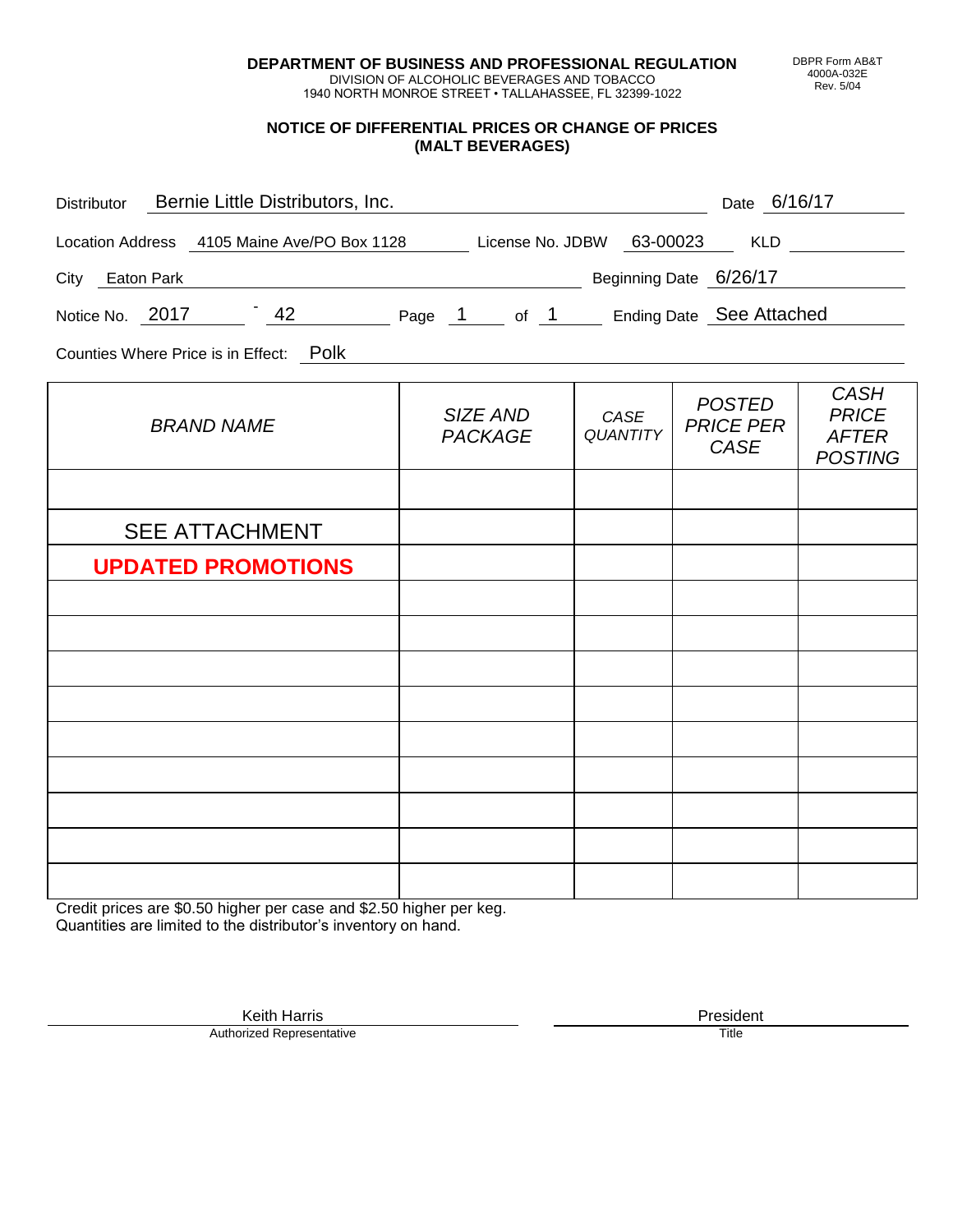|                                                                                                              |                                      |                      |                      |                | Posted Frontline |                  |                |         |
|--------------------------------------------------------------------------------------------------------------|--------------------------------------|----------------------|----------------------|----------------|------------------|------------------|----------------|---------|
| <b>Brands</b><br>Bud, Bud Lt                                                                                 | Package<br>24/8oz Can                | Start<br>06/26/17    | Stop<br>08/06/17     | Price<br>11.40 | Price<br>13.25   | Qty<br>$20+$     | Premise<br>Off | Comment |
| Bud & Bud Lt                                                                                                 | 24/8oz Can 2/12                      | 06/26/17             | 08/06/17             | 13.10          | 13.60            | $5-19$           | Off            |         |
| Bud & Bud Lt                                                                                                 | 24/8oz Can 2/12                      | 06/26/17             | 08/06/17             | 12.20          | 13.60            | $20+$            | Off            |         |
| Michelob Ultra                                                                                               | 24/8oz Can 2/12                      | 06/26/17             | 08/06/17             | 13.50          | 14.45            | $5-19$           | Off            |         |
| Michelob Ultra                                                                                               | 24/8oz Can 2/12                      | 06/26/17             | 08/06/17             | 12.20          | 14.45            | $20+$            | Off            |         |
| Michelob Ultra                                                                                               | 24/8oz Can                           | 06/26/17             | 08/06/17             | 12.70          | 14.35            | $5-19$           | Off            |         |
| Michelob Ultra<br>Brands & Packages above may be mixed and matched to achieve qty                            | 24/8oz Can                           | 06/26/17             | 08/06/17             | 11.40          | 14.35            | $20+$            | Off            |         |
|                                                                                                              |                                      |                      |                      |                |                  |                  |                |         |
| Bud, Bud Lt                                                                                                  | 24/8oz Can                           | 08/07/17             | 08/20/17             | 11.40          | 13.25            | $20+$            | Off            |         |
| Bud & Bud Lt<br>Bud & Bud Lt                                                                                 | 24/8oz Can 2/12<br>24/8oz Can 2/12   | 08/07/17<br>08/07/17 | 08/20/17<br>08/20/17 | 13.10<br>11.70 | 13.60<br>13.60   | $5-9$<br>$10+$   | Off<br>Off     |         |
| Michelob Ultra                                                                                               | 24/8oz Can 2/12                      | 08/07/17             | 08/20/17             | 13.50          |                  | $5-9$            | Off            |         |
| Michelob Ultra                                                                                               | 24/8oz Can 2/12                      | 08/07/17             | 08/20/17             | 11.70          | 14.45<br>14.45   | $10+$            | Off            |         |
| Michelob Ultra                                                                                               | 24/8oz Can                           | 08/07/17             | 08/20/17             | 12.70          | 14.35            | $5-19$           | Off            |         |
| Michelob Ultra                                                                                               | 24/8oz Can                           | 08/07/17             | 08/20/17             | 11.40          | 14.35            | $20+$            | Off            |         |
| Brands & Packages above may be mixed and matched to achieve qty                                              |                                      |                      |                      |                |                  |                  |                |         |
| Bud, Bud Lt                                                                                                  | 24/8oz Can                           | 08/21/17             | 10/01/17             | 11.40          | 13.25            | $20+$            | Off            |         |
| Bud & Bud Lt                                                                                                 | 24/8oz Can 2/12                      | 08/21/17             | 10/01/17             | 13.10          | 13.60            | $5-19$           | Off            |         |
| Bud & Bud Lt                                                                                                 | 24/8oz Can 2/12                      | 08/21/17             | 10/01/17             | 12.20          | 13.60            | $20+$            | Off            |         |
| Michelob Ultra                                                                                               | 24/8oz Can 2/12                      | 08/21/17             | 10/01/17             | 13.50          | 14.45            | $5-19$           | Off            |         |
| Michelob Ultra                                                                                               | 24/8oz Can 2/12                      | 08/21/17             | 10/01/17             | 12.20          | 14.45            | $20+$            | Off            |         |
| Michelob Ultra                                                                                               | 24/8oz Can                           | 08/21/17             | 10/01/17             | 12.70          | 14.35            | $5-19$           | Off            |         |
| Michelob Ultra<br>Brands & Packages above may be mixed and matched to achieve qty                            | 24/8oz Can                           | 08/21/17             | 10/01/17             | 11.40          | 14.35            | $20+$            | Off            |         |
| Bud, Bud Lt, Select, Select 55                                                                               | 24/12oz Can/LNR 4/6                  | 06/26/17             | 07/02/17             | 21.60          | 23.80            | $10+$            | Off            |         |
|                                                                                                              |                                      |                      |                      |                |                  |                  |                |         |
| Michelob, Michelob Lt, Michelob Amberbock<br>Brands & Packages above may be mixed and matched to achieve qty | 24/12oz LNNR 4/6                     | 06/26/17             | 07/02/17             | 21.60          | 24.55            | $10+$            | Off            |         |
| <b>Land Shark</b>                                                                                            | 24/12oz LNNR 4/6                     | 06/26/17             | 07/02/17             | 15.85          | 24.55            | $10+$            | Off            |         |
| Bud, Bud Lt, Select, Select 55                                                                               | 24/12oz Can/LNR 4/6                  | 07/03/17             | 09/30/17             | 21.60          | 23.80            | $10+$            | Off            |         |
|                                                                                                              |                                      |                      |                      |                |                  |                  |                |         |
| Michelob, Michelob Lt, Michelob Amberbock                                                                    | 24/12oz LNNR 4/6                     | 07/03/17             | 09/30/17             | 21.60          | 24.55            | $10+$            | Off            |         |
| Land Shark<br>Land Shark                                                                                     | 24/12oz LNNR 4/6<br>24/12oz LNNR 4/6 | 07/03/17<br>07/03/17 | 09/30/17<br>09/30/17 | 21.60<br>20.25 | 24.55<br>24.55   | 10-111<br>$112+$ | Off<br>Off     |         |
| Brands & Packages above may be mixed and matched to achieve qty                                              |                                      |                      |                      |                |                  |                  |                |         |
| Bud, Bud Lt                                                                                                  | 24/16oz Can 6/4                      | 09/12/16             | 09/30/17             | 22.65          | 25.65            | $5+$             | On & Off       |         |
| Brands & Packages above may be mixed and matched to achieve qty                                              |                                      |                      |                      |                |                  |                  |                |         |
| Bud, Bud Lt                                                                                                  | 24/16oz Can 3/8                      | 07/10/17             | 07/23/17             | 19.45          | 25.20            | $25+$            | Off            |         |
| Michelob Ultra                                                                                               | 24/16oz Can 3/8                      | 07/10/17             | 07/23/17             | 19.45          | 27.10            | $25+$            | Off            |         |
| Brands & Packages above may be mixed and matched to achieve qty                                              |                                      |                      |                      |                |                  |                  |                |         |
| Bud, Bud Lt                                                                                                  | 24/16oz Can 3/8                      | 09/04/17             | 09/17/17             | 19.45          | 25.20            | $25+$            | Off            |         |
| Michelob Ultra                                                                                               | 24/16oz Can 3/8                      | 09/04/17             | 09/17/17             | 19.45          | 27.10            | $25+$            | Off            |         |
| Brands & Packages above may be mixed and matched to achieve qty                                              |                                      |                      |                      |                |                  |                  |                |         |
| Bud, Bud Lt                                                                                                  | 24/16oz Can                          | 09/12/16             | 09/30/17             | 20.90          | 27.60            | $30+$            | Off            |         |
| Brands & Packages above may be mixed and matched to achieve qty                                              |                                      |                      |                      |                |                  |                  |                |         |
| Bud, Bud Lt. Select & Select 55                                                                              | 18pk/12oz Can & LNNR                 | 09/12/16             | 09/30/17             | 14.80          | 16.90            | $20+$            | Off            |         |
| Brands & Packages above may be mixed and matched to achieve qty                                              |                                      |                      |                      |                |                  |                  |                |         |
| Bud, Bud Lt, Select & Select 55                                                                              | 24/12oz LNNR 2/12                    | 09/12/16             | 09/30/17             | 21.55          | 22.50            | $10+$            | On             |         |
| Brands & Packages above may be mixed and matched to achieve qty                                              |                                      |                      |                      |                |                  |                  |                |         |
| Bud, Bud Lt, Select & Select 55                                                                              | 24/12oz Can & LNNR 2/12              | 06/22/17             | 07/04/17             | 21.55          | 22.50            | 10-49            | Off            |         |
| Bud, Bud Lt, Select & Select 55                                                                              | 24/12oz Can & LNNR 2/12              | 06/22/17             | 07/04/17             | 17.80          | 22.50            | $50+$            | Off            |         |
| Bud, Bud Lt                                                                                                  | 24/16oz CALNR 3/8                    | 06/22/17             | 07/04/17             | 25.45          | 27.60            | $1+$             | Off            |         |
|                                                                                                              |                                      |                      |                      |                |                  |                  |                |         |
| Mich, Mic Lt, Ultra, Ultra Amber, Amberbock & Ultra<br>Lime Cactus                                           | 24/12oz Can/LNNR 2/12                | 06/22/17             | 07/04/17             | 23.90          | 24.85            | 5-49             | Off            |         |
| Mich, Mic Lt, Ultra, Ultra Amber, Amberbock & Ultra                                                          |                                      |                      |                      |                |                  |                  |                |         |
| Lime Cactus                                                                                                  | 24/12oz Can/LNNR 2/12                | 06/22/17             | 07/04/17             | 17.80          | 24.85            | $50+$            | Off            |         |
| Michelob Ultra                                                                                               | 24/16oz CALNR 3/8                    | 06/22/17             | 07/04/17             | 35.85          | 37.25            | $5+$             | Off            |         |
| Brands & Packages above may be mixed and matched to achieve qty                                              |                                      |                      |                      |                |                  |                  |                |         |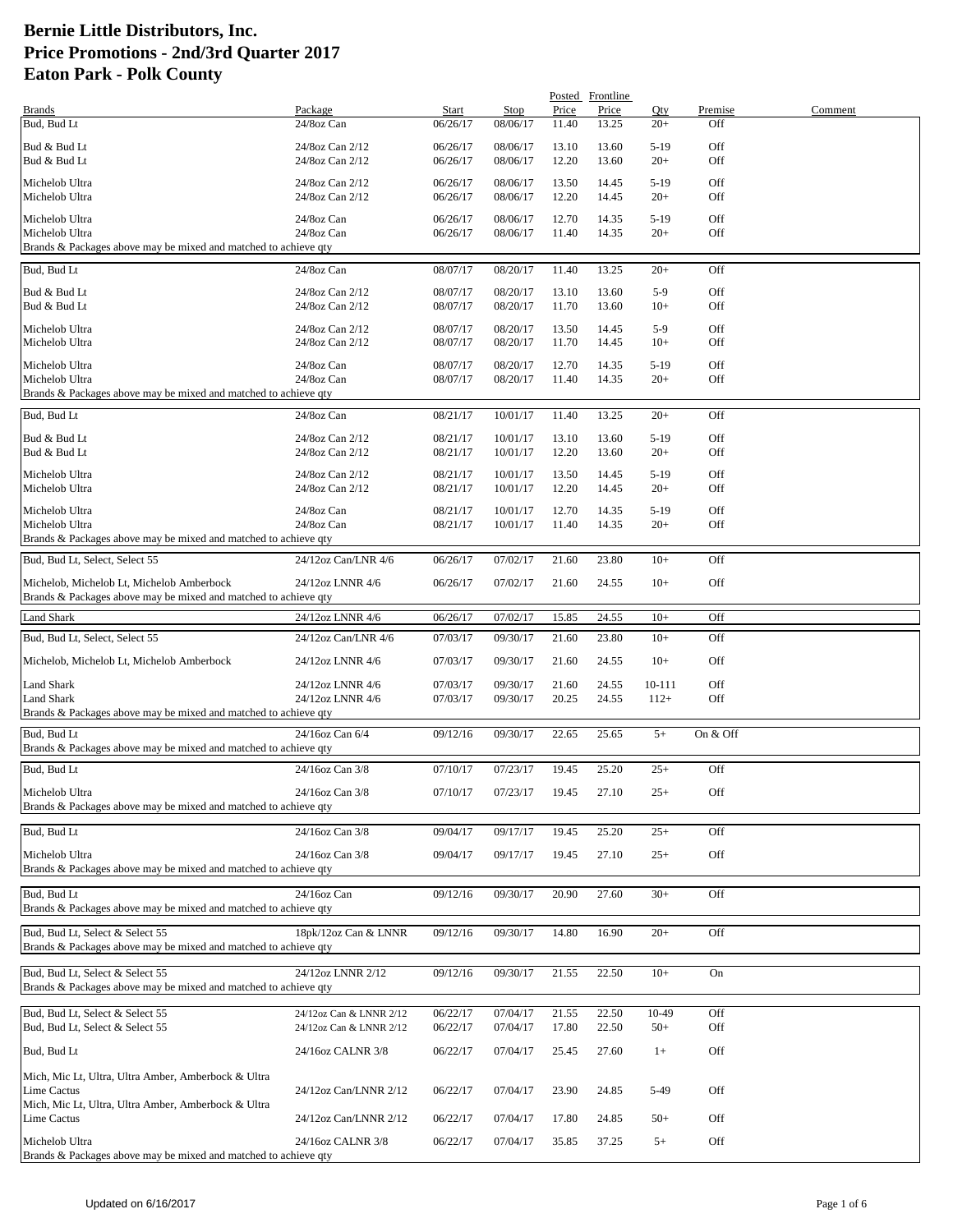|                                                                                   |                                            |                      |                      |                | Posted Frontline |                  |            |         |
|-----------------------------------------------------------------------------------|--------------------------------------------|----------------------|----------------------|----------------|------------------|------------------|------------|---------|
| <b>Brands</b>                                                                     | Package                                    | Start                | Stop                 | Price          | Price            | Qty              | Premise    | Comment |
| Bud, Bud Lt, Select & Select 55                                                   | 24/12oz Can & LNNR 2/12                    | 07/05/17             | 09/30/17             | 21.55          | 22.50            | $10+$            | Off        |         |
| Brands & Packages above may be mixed and matched to achieve qty                   |                                            |                      |                      |                |                  |                  |            |         |
| Bud, Bud Lt, Select & Select 55                                                   | 24/12oz Can                                | 09/12/16             | 09/30/17             | 20.75          | 22.60            | 10-44            | Off        |         |
| Bud, Bud Lt, Select & Select 55                                                   | 24/12oz Can                                | 09/12/16             | 09/30/17             | 19.75          | 22.60            | $45+$            | Off        |         |
|                                                                                   |                                            |                      |                      |                |                  |                  |            |         |
| Bud, Bud Lt,                                                                      | 24/12oz LNNR                               | 09/12/16             | 09/30/17             | 20.75          | 22.60            | $10 - 44$        | Off        |         |
| Bud, Bud Lt,                                                                      | 24/12oz LNNR                               | 09/12/16             | 09/30/17             | 19.75          | 22.60            | $45+$            | Off        |         |
| <b>Bud Light Lime</b>                                                             | 24/12oz LNNR/Can                           | 09/12/16             | 09/30/17             | 22.20          | 24.10            | $10 - 44$        | Off        |         |
| <b>Bud Light Lime</b>                                                             | 24/12oz LNNR/Can                           | 09/12/16             | 09/30/17             | 19.75          | 24.10            | $45+$            | Off        |         |
|                                                                                   |                                            |                      |                      |                |                  |                  |            |         |
| Michelob Ultra                                                                    | 24/12oz Can & LNNR                         | 09/12/16             | 09/30/17             | 22.20          | 24.10            | $10 - 44$        | Off        |         |
| Michelob Ultra<br>Brands & Packages above may be mixed and matched to achieve qty | 24/12oz Can & LNNR                         | 09/12/16             | 09/30/17             | 20.70          | 24.10            | $45+$            | Off        |         |
|                                                                                   |                                            |                      |                      |                |                  |                  |            |         |
| Bud, Bud Lt                                                                       | 24/16oz CALNR                              | 09/12/16             | 09/30/17             | 24.85          | 28.50            | $98+$            | Off        |         |
| Brands & Packages above may be mixed and matched to achieve qty                   |                                            |                      |                      |                |                  |                  |            |         |
| Bud, Bud Lt                                                                       | 20/16oz CALNR                              | 05/22/17             | 09/30/17             | 17.95          | 23.00            | $22 - 65$        | Off        |         |
| Bud, Bud Lt                                                                       | 20/16oz CALNR                              | 05/22/17             | 09/30/17             | 17.45          | 23.00            | $66+$            | Off        |         |
| Brands & Packages above may be mixed and matched to achieve qty                   |                                            |                      |                      |                |                  |                  |            |         |
|                                                                                   | 20/16oz CALNR                              |                      |                      | 17.20          | 23.00            | $144+$           |            |         |
| Bud, Bud Light<br>Brands & Packages above may be mixed and matched to achieve qty |                                            | 04/03/17             | 09/30/17             |                |                  |                  | On         |         |
|                                                                                   |                                            |                      |                      |                |                  |                  |            |         |
| Bud, Bud Light                                                                    | 24/16oz ALNR/CALNR                         | 04/03/17             | 09/30/17             | 23.00          | 28.50            | $1-49$           | On         |         |
| Bud, Bud Light<br>Bud, Bud Light                                                  | 24/16oz ALNR/CALNR<br>24/16oz ALNR/CALNR   | 04/03/17<br>04/03/17 | 09/30/17<br>09/30/17 | 22.75<br>21.55 | 28.50<br>28.50   | 50-143<br>$144+$ | On<br>On   |         |
|                                                                                   |                                            |                      |                      |                |                  |                  |            |         |
| Bud, Bud Light Sports/Holiday CALNR                                               | 24/16oz CALNR                              | 04/03/17             | 09/30/17             | 23.00          | 28.50            | $1 - 143$        | On         |         |
| Bud, Bud Light Sports/Holiday CALNR                                               | 24/16oz CALNR                              | 04/03/17             | 09/30/17             | 21.95          | 28.50            | $144+$           | On         |         |
|                                                                                   | 24/16oz ALNR 4/6                           | 04/03/17             | 09/30/17             | 27.65          | 31.20            | $50+$            | On         |         |
| <b>Bud Light Lime</b>                                                             |                                            |                      |                      |                |                  |                  |            |         |
| Bud Lt Lime & Platinum                                                            | 24/16 CALNR 3/8                            | 04/03/17             | 09/30/17             | 31.50          | 36.15            | $1-9$            | On         |         |
| Bud Lt Lime & Platinum                                                            | 24/16 CALNR 3/8                            | 04/03/17             | 09/30/17             | 30.67          | 36.15            | $10+$            | On         |         |
| Michelob Ultra                                                                    | 24/16oz CALNR                              | 04/03/17             | 09/30/17             | 35.85          | 37.25            | $5+$             | On         |         |
| Brands & Packages above may be mixed and matched to achieve qty                   |                                            |                      |                      |                |                  |                  |            |         |
|                                                                                   |                                            |                      |                      |                |                  |                  |            |         |
| Oculto                                                                            | 24/12oz LNNR 2/12                          | 09/12/16             | 09/30/17             | 26.65          | 29.90            | $20+$            | Off        |         |
| Michelob Ultra & Light                                                            | 18/12oz LNNR/Cans                          | 05/29/17             | 07/30/17             | 16.95          | 18.45            | $5 - 59$         | Off        |         |
| Michelob Ultra & Light                                                            | 18/12oz LNNR/Cans                          | 05/29/17             | 07/30/17             | 15.85          | 18.45            | $60+$            | Off        |         |
| BL Lime, Platinum, Black Crown                                                    | 18/12oz LNNR/Cans                          | 05/29/17             | 07/30/17             | 14.99          | 18.45            | $1+$             | Off        |         |
| Brands & Packages above may be mixed and matched to achieve qty                   |                                            |                      |                      |                |                  |                  |            |         |
| BL Lime, Platinum, Black Crown, Mich Lt & Ultra                                   | 18/12oz LNNR/Cans                          | 07/31/17             | 09/30/17             | 16.95          | 18.45            | $5 - 59$         | Off        |         |
| BL Lime, Platinum, Black Crown, Mich Lt & Ultra                                   | 18/12oz LNNR/Cans                          | 07/31/17             | 09/30/17             | 15.85          | 18.45            | $60+$            | Off        |         |
| Brands & Packages above may be mixed and matched to achieve qty                   |                                            |                      |                      |                |                  |                  |            |         |
|                                                                                   |                                            |                      |                      |                |                  |                  |            |         |
| Mich, Mic Lt, Ultra, Ultra Amber, Amberbock & Ultra                               |                                            |                      |                      |                |                  |                  |            |         |
| Lime Cactus<br>Michelob Ultra                                                     | 24/12oz Can/LNNR 2/12<br>24/16oz CALNR 3/8 | 07/05/17<br>07/05/17 | 09/30/17<br>09/30/17 | 23.90<br>35.85 | 24.85<br>37.25   | $5+$<br>$5+$     | Off<br>Off |         |
| Brands & Packages above may be mixed and matched to achieve qty                   |                                            |                      |                      |                |                  |                  |            |         |
| BL Lime, Platinum, Black Crown & Landshark                                        |                                            |                      |                      |                |                  |                  |            |         |
| BL Lime, Platinum & Landshark                                                     | 24/12oz LNNR 2/12<br>24/12oz Cans 2/12     | 09/12/16<br>09/12/16 | 09/30/17<br>09/30/17 | 20.45<br>20.45 | 24.10<br>24.10   | $10+$<br>$10+$   | ON<br>ON   |         |
| Brands & Packages above may be mixed and matched to achieve qty                   |                                            |                      |                      |                |                  |                  |            |         |
| BL Lime, Platinum & Black Crown                                                   | 24/12oz Cans/LNNR 2/12                     | 06/26/17             | 07/04/17             | 23.15          | 24.10            | $1+$             | Off        |         |
|                                                                                   |                                            |                      |                      |                |                  |                  |            |         |
| BLL Rita Family (Lime, Straw, Mango, Raz, Orange, Grape,                          |                                            |                      |                      |                |                  |                  |            |         |
| Peach & Seasonal)                                                                 | 24/8oz Can 2/12                            | 06/26/17             | 07/04/17             | 23.15          | 24.10            | $1-6$            | Off        |         |
| BLL Rita Family (Lime, Straw, Mango, Raz, Orange, Grape,<br>Peach & Seasonal)     | 24/8oz Can 2/12                            | 06/26/17             | 07/04/17             | 21.30          | 24.10            | $7-26$           | Off        |         |
| BLL Rita Family (Lime, Straw, Mango, Raz, Orange, Grape,                          |                                            |                      |                      |                |                  |                  |            |         |
| Peach & Seasonal)                                                                 | 24/8oz Can 2/12                            | 06/26/17             | 07/04/17             | 13.70          | 24.10            | $27+$            | Off        |         |
| Brands & Packages above may be mixed and matched to achieve qty                   |                                            |                      |                      |                |                  |                  |            |         |
| BL Lime, Platinum & Black Crown                                                   | 24/12oz Cans/LNNR 2/12                     | 07/05/17             | 09/30/17             | 23.15          | 24.10            | $1+$             | Off        |         |
| BLL Rita Family (Lime, Straw, Mango, Raz, Orange, Grape,                          |                                            |                      |                      |                |                  |                  |            |         |
| Peach & Seasonal)                                                                 | 24/8oz Can 2/12                            | 07/05/17             | 09/30/17             | 23.15          | 24.10            | $1-6$            | Off        |         |
| BLL Rita Family (Lime, Straw, Mango, Raz, Orange, Grape,                          |                                            |                      |                      |                |                  |                  |            |         |
| Peach & Seasonal)                                                                 | 24/8oz Can 2/12                            | 07/05/17             | 09/30/17             | 21.30          | 24.10            | $7+$             | Off        |         |
| Brands & Packages above may be mixed and matched to achieve qty                   |                                            |                      |                      |                |                  |                  |            |         |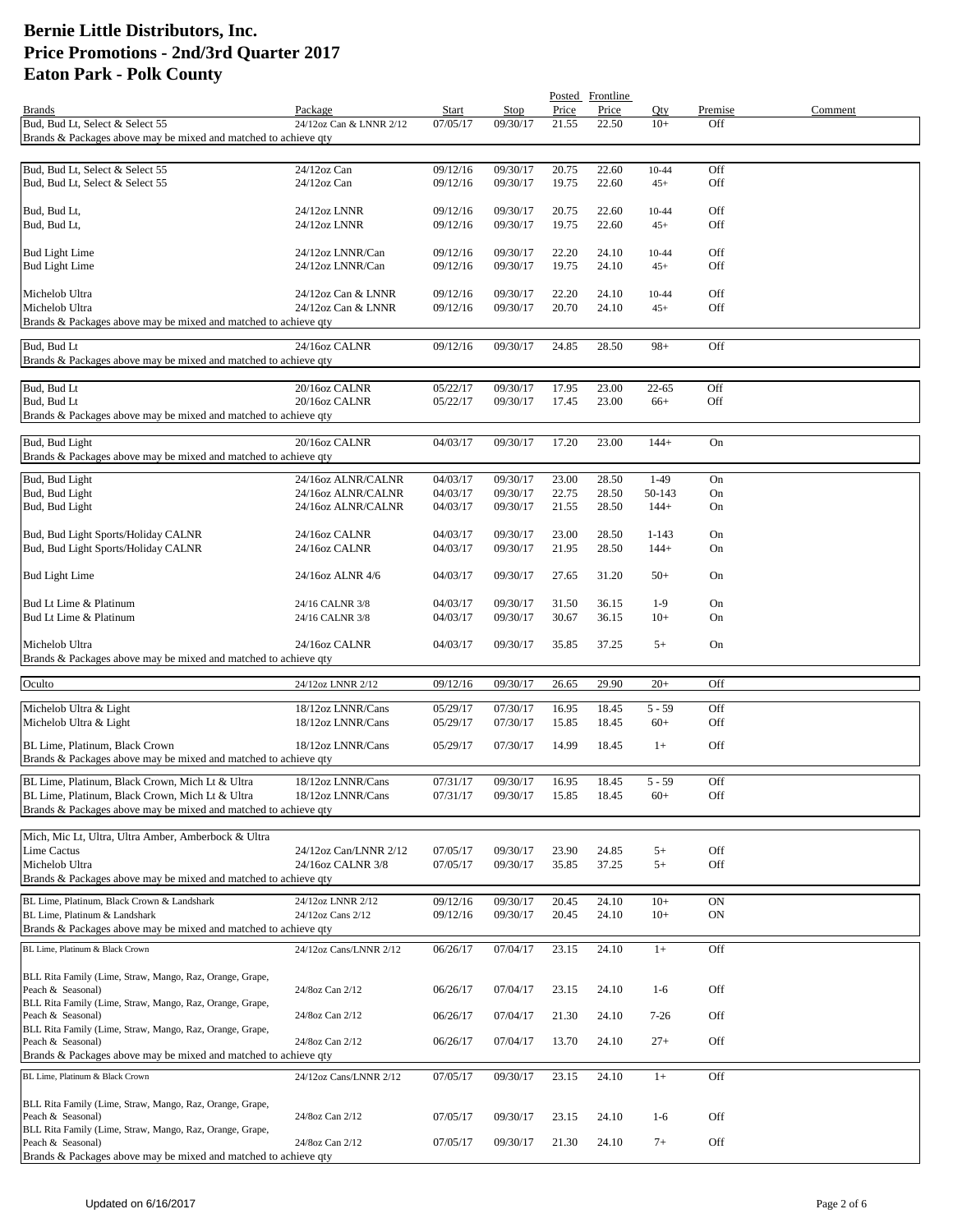|                                                                                                                  |                                      |                      |                      |                | Posted Frontline |                  |            |         |
|------------------------------------------------------------------------------------------------------------------|--------------------------------------|----------------------|----------------------|----------------|------------------|------------------|------------|---------|
| <b>Brands</b>                                                                                                    | Package                              | Start                | Stop                 | Price          | Price            | Oty              | Premise    | Comment |
| Bud Light Lime, Platinum & Black Crown                                                                           | 24/12oz LNNR 4/6                     | 05/08/17             | 07/02/17             | 21.60          | 24.55            | $10+$            | Off        |         |
| Brands & Packages above may be mixed and matched to achieve qty                                                  |                                      |                      |                      |                |                  |                  |            |         |
|                                                                                                                  | 24/12oz LNR 4/6                      |                      |                      | 19.20          | 30.30            | $15+$            | Off        |         |
| Best Damn Root Beer, Cherry Cola & Cream Soda<br>Brands & Packages above may be mixed and matched to achieve gty |                                      | 08/28/17             | 09/03/17             |                |                  |                  |            |         |
|                                                                                                                  |                                      |                      |                      |                |                  |                  |            |         |
| Spiked Seltzer Variety                                                                                           | 24/12oz Can 2/12                     | 06/26/17             | 07/30/17             | 24.50          | 28.50            | $5+$             | Off        |         |
| Busch, Busch Lt, Nat Lt, Nat Ice & Rolling Rock                                                                  | 24/12oz Can S/C                      | 01/16/17             | 09/30/17             | 15.35          | 17.00            | 15-76            | Off        |         |
| Busch, Busch Lt, Nat Lt, Nat Ice & Rolling Rock                                                                  | 24/12oz Can S/C                      | 01/16/17             | 09/30/17             | 13.80          | 17.00            | $77+$            | Off        |         |
|                                                                                                                  |                                      |                      |                      |                |                  |                  |            |         |
| <b>Natty Daddy</b>                                                                                               | $24/12$ oz Can S/C                   | 01/16/17             | 09/30/17             | 15.35          | 16.10            | $1 - 4$          | Off        |         |
| Natty Daddy                                                                                                      | 24/12oz Can S/C                      | 01/16/17             | 09/30/17             | 14.35          | 16.10            | $5-76$           | Off        |         |
| Natty Daddy                                                                                                      | 24/12oz Can S/C                      | 01/16/17             | 09/30/17             | 13.80          | 16.10            | $77+$            | Off        |         |
| Brands & Packages above may be mixed and matched to achieve qty                                                  |                                      |                      |                      |                |                  |                  |            |         |
|                                                                                                                  |                                      |                      |                      |                |                  |                  |            |         |
| Busch, Busch Lt, Nat Lt, Nat Ice, Bud Ice, Rolling Rock &                                                        |                                      |                      |                      |                |                  |                  |            |         |
| <b>Busch Ice</b>                                                                                                 | 18/12oz Cans/LNNR                    | 04/17/17             | 09/30/17             | 9.35           | 12.40            | $40+$            | Off        |         |
| Brands & Packages above may be mixed and matched to achieve qty                                                  |                                      |                      |                      |                |                  |                  |            |         |
| King Cobra & High Gravity                                                                                        | 24/16oz Can 6/4                      | 09/12/16             | 09/30/17             | 17.75          | 19.55            | $5+$             | Off        |         |
| Brands & Packages above may be mixed and matched to achieve qty                                                  |                                      |                      |                      |                |                  |                  |            |         |
|                                                                                                                  |                                      |                      |                      |                |                  |                  |            |         |
| Shock Top & Shock Top Sampler                                                                                    | 24/12oz LNNR                         | 09/12/16             | 09/30/17             | 19.70          | 27.75            | $56+$            | Off        |         |
| Brands & Packages above may be mixed and matched to achieve qty                                                  |                                      |                      |                      |                |                  |                  |            |         |
| Shock Top & Shock Top Lemon                                                                                      | $15/12$ oz Can                       | 09/12/16             | 09/30/17             | 13.65          | 15.25            | $50+$            | Off        |         |
| Brands & Packages above may be mixed and matched to achieve qty                                                  |                                      |                      |                      |                |                  |                  |            |         |
|                                                                                                                  |                                      |                      |                      |                |                  |                  |            |         |
| Shock Top & Shock Top Lemon                                                                                      | 30/12oz Can 2/15                     | 09/12/16             | 09/30/17             | 25.70          | 28.90            | $25+$            | Off        |         |
| Brands & Packages above may be mixed and matched to achieve qty                                                  |                                      |                      |                      |                |                  |                  |            |         |
| Shock Top, Apple Wheat, Lemon, Pumpkin, Rasp, IPA, Winter Combo,                                                 | 24/12oz LNNR 4/6                     |                      | 09/30/17             | 27.10          | 27.75            | $1-19$           | Off        |         |
| Choc, Pretzel, Ginger, Ruby Red<br>Shock Top, Apple Wheat, Lemon, Pumpkin, Rasp, IPA, Winter Combo,              |                                      | 06/19/17             |                      |                |                  |                  |            |         |
| Choc, Pretzel, Ginger, Ruby Red                                                                                  | 24/12oz LNNR 4/6                     | 06/19/17             | 09/30/17             | 26.10          | 27.75            | 20-55            | Off        |         |
| Shock Top, Apple Wheat, Lemon, Pumpkin, Rasp, IPA, Winter Combo,                                                 |                                      |                      |                      |                |                  |                  |            |         |
| Choc, Pretzel, Ginger, Ruby Red                                                                                  | 24/12oz LNNR 4/6                     | 06/19/17             | 09/30/17             | 25.10          | 27.75            | 56-111           | Off        |         |
| Shock Top, Apple Wheat, Lemon, Pumpkin, Rasp, IPA, Winter Combo,<br>Choc, Pretzel, Ginger, Ruby Red              | 24/12oz LNNR 4/6                     | 06/19/17             | 09/30/17             | 24.10          | 27.75            | $112+$           | Off        |         |
| Brands & Packages above may be mixed and matched to achieve qty                                                  |                                      |                      |                      |                |                  |                  |            |         |
|                                                                                                                  |                                      |                      |                      |                |                  |                  |            |         |
| Wild Blue & Redbridge                                                                                            | 24/12oz LNNR 4/6                     | 11/14/16             | 09/30/17             | 28.65          | 29.35            | $28+$            | Off        |         |
| Brands & Packages above may be mixed and matched to achieve qty                                                  |                                      |                      |                      |                |                  |                  |            |         |
|                                                                                                                  |                                      |                      |                      |                |                  |                  |            |         |
| Kirin Ichiban & Kirin Light                                                                                      | 24/12oz LNNR 4/6                     | 11/14/16             | 09/30/17             | 23.50          | 27.75            | $10+$            | Off        |         |
| Brands & Packages above may be mixed and matched to achieve qty                                                  |                                      |                      |                      |                |                  |                  |            |         |
| Becks, Lt, Dark, Oktob, Sapphire, Becks NA & Bass                                                                | 24/12oz LNNR 4/6                     | 05/29/17             | 07/02/17             | 22.05          | 24.55            | 56-111           | Off        |         |
| Becks, Lt, Dark, Oktob, Sapphire, Becks NA & Bass                                                                | 24/12oz LNNR 4/6                     | 05/29/17             | 07/02/17             | 19.80          | 24.55            | $112+$           | Off        |         |
| Brands & Packages above may be mixed and matched to achieve qty                                                  |                                      |                      |                      |                |                  |                  |            |         |
| Becks, Lt, Dark, Oktob, Sapphire, Bass                                                                           |                                      |                      |                      |                |                  |                  |            |         |
| Becks, Lt, Dark, Oktob, Sapphire, Bass                                                                           | 24/12oz LNNR 4/6<br>24/12oz LNNR 4/6 | 07/03/17<br>07/03/17 | 08/27/17<br>08/27/17 | 21.60<br>19.80 | 24.55<br>24.55   | 10-111<br>$112+$ | Off<br>Off |         |
| Brands & Packages above may be mixed and matched to achieve qty                                                  |                                      |                      |                      |                |                  |                  |            |         |
|                                                                                                                  |                                      |                      |                      |                |                  |                  |            |         |
| <b>Bass Ale</b>                                                                                                  | 24/12oz LNNR 4/6                     | 08/28/17             | 09/30/17             | 21.60          | 24.55            | 10-111           | Off        |         |
| <b>Bass Ale</b>                                                                                                  | 24/12oz LNNR 4/6                     | 08/28/17             | 09/30/17             | 19.80          | 24.55            | $112+$           | Off        |         |
| Becks, Lt, Dark, Oktob, Sapphire                                                                                 | 24/12oz LNNR 4/6                     | 08/28/17             | 09/03/17             | 15.85          | 24.55            | $20+$            | Off        |         |
| Brands & Packages above may be mixed and matched to achieve qty                                                  |                                      |                      |                      |                |                  |                  |            |         |
| Becks, Lt, Dark, Oktob, Sapphire                                                                                 | 24/12oz LNNR 4/6                     | 09/04/17             | 12/31/17             | 22.05          | 24.55            | 56-111           | Off        |         |
| Becks, Lt, Dark, Oktob, Sapphire                                                                                 | 24/12oz LNNR 4/6                     | 09/04/17             | 12/31/17             | 19.80          | 24.55            | $112+$           | Off        |         |
| Brands & Packages above may be mixed and matched to achieve qty                                                  |                                      |                      |                      |                |                  |                  |            |         |
| Becks, Light, Dark, Oktoberfest, Sapphire & Bass                                                                 | 24/12oz LNNR/CAN 2/12                | 06/19/17             | 07/09/17             | 20.35          | 24.10            | 56-111           | Off        |         |
| Becks, Light, Dark, Oktoberfest, Sapphire & Bass                                                                 | 24/12oz LNNR/CAN 2/12                | 06/19/17             | 07/09/17             | 19.80          | 24.10            | $112+$           | Off        |         |
|                                                                                                                  |                                      |                      |                      |                |                  |                  |            |         |
| Beck's Pilsner                                                                                                   | 24/16oz CALNR 3/8                    | 06/19/17             | 07/09/17             | 30.52          | 36.15            | 56-111           | Off        |         |
| Beck's Pilsner                                                                                                   | 24/16oz CALNR 3/8                    | 06/19/17             | 07/09/17             | 29.70          | 36.15            | $112+$           | Off        |         |
|                                                                                                                  |                                      |                      |                      |                |                  |                  |            |         |
| <b>Land Shark</b>                                                                                                | 24/12oz LNNR/CAN 2/12                | 06/19/17             | 07/09/17             | 22.15          | 24.10            | 56-111           | Off        |         |
| <b>Land Shark</b>                                                                                                | 24/12oz LNNR/CAN 2/12                | 06/19/17             | 07/09/17             | 20.35          | 24.10            | $112+$           | Off        |         |
| Brands & Packages above may be mixed and matched to achieve qty                                                  |                                      |                      |                      |                |                  |                  |            |         |
| Becks, Light, Dark, Oktoberfest, Sapphire & Bass                                                                 | 24/12oz LNNR/CAN 2/12                | 07/10/17             | 07/16/17             | 19.90          | 24.10            | $10+$            | Off        |         |
|                                                                                                                  |                                      |                      |                      |                |                  |                  |            |         |
| Beck's Pilsner                                                                                                   | 24/16oz CALNR 3/8                    | 07/10/17             | 07/16/17             | 28.80          | 36.15            | $10+$            | Off        |         |
|                                                                                                                  |                                      |                      |                      |                |                  |                  |            |         |
| <b>Land Shark</b><br>Brands & Packages above may be mixed and matched to achieve qty                             | 24/12oz LNNR/CAN 2/12                | 07/10/17             | 07/16/17             | 19.90          | 24.10            | $10+$            | Off        |         |
|                                                                                                                  |                                      |                      |                      |                |                  |                  |            |         |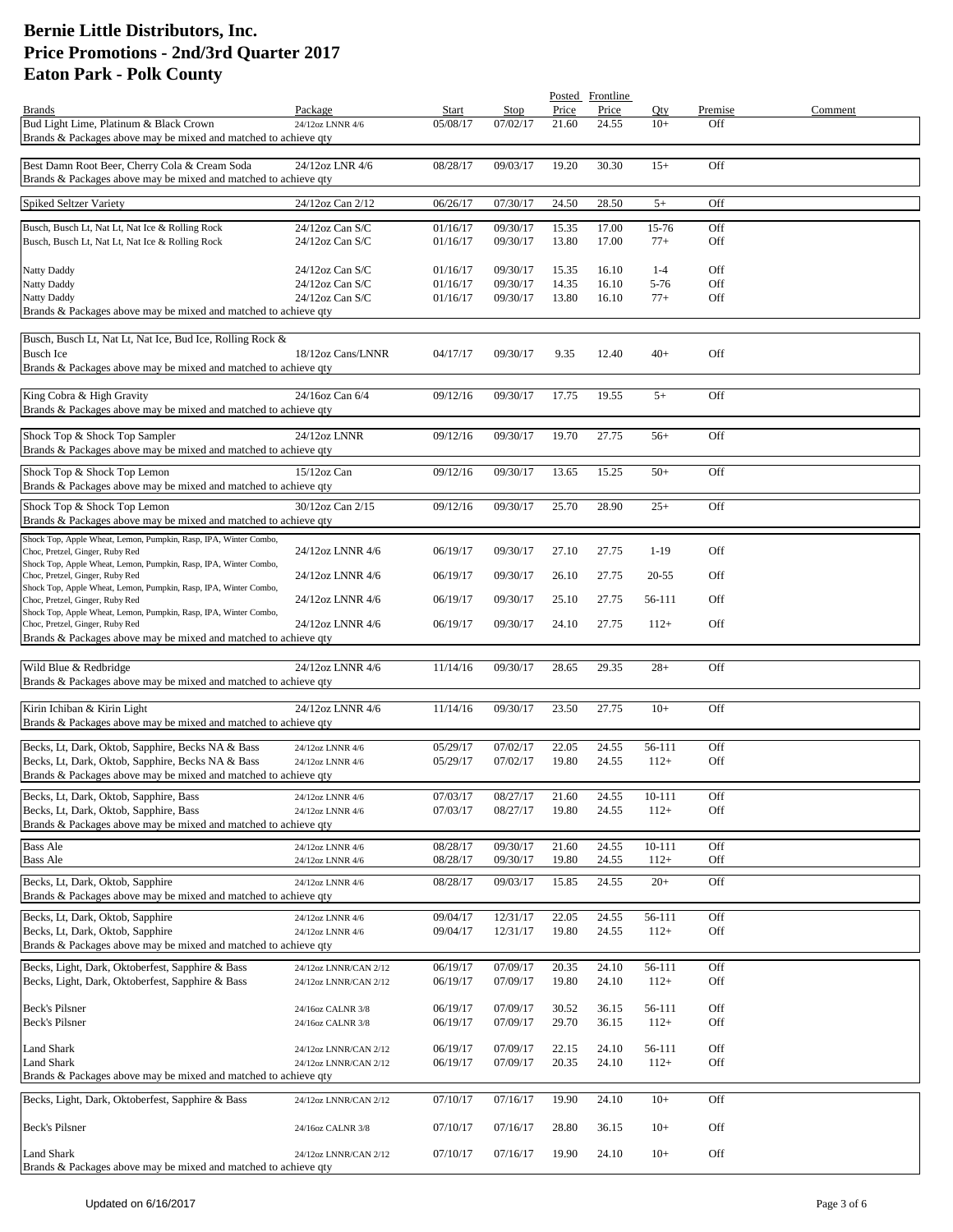|                                                                                                                                                  |                       |          |          |       | Posted Frontline |         |            |         |
|--------------------------------------------------------------------------------------------------------------------------------------------------|-----------------------|----------|----------|-------|------------------|---------|------------|---------|
| <b>Brands</b>                                                                                                                                    | Package               | Start    | Stop     | Price | Price            | Qty     | Premise    | Comment |
| Becks, Light, Dark, Oktoberfest, Sapphire & Bass                                                                                                 | 24/12oz LNNR/CAN 2/12 | 07/17/17 | 08/13/17 | 20.35 | 24.10            | 56-111  | Off        |         |
| Becks, Light, Dark, Oktoberfest, Sapphire & Bass                                                                                                 | 24/12oz LNNR/CAN 2/12 | 07/17/17 | 08/13/17 | 19.80 | 24.10            | $112+$  | Off        |         |
|                                                                                                                                                  |                       |          |          |       |                  |         |            |         |
| Beck's Pilsner                                                                                                                                   | 24/16oz CALNR 3/8     | 07/17/17 | 08/13/17 | 30.52 | 36.15            | 56-111  | Off        |         |
| <b>Beck's Pilsner</b>                                                                                                                            | 24/16oz CALNR 3/8     | 07/17/17 | 08/13/17 | 29.70 | 36.15            | $112+$  | Off        |         |
|                                                                                                                                                  |                       |          |          |       |                  |         |            |         |
| Land Shark                                                                                                                                       | 24/12oz LNNR/CAN 2/12 | 07/17/17 | 08/13/17 | 22.15 | 24.10            | 56-111  | Off        |         |
| Land Shark                                                                                                                                       | 24/12oz LNNR/CAN 2/12 | 07/17/17 | 08/13/17 | 20.35 | 24.10            | $112+$  | Off        |         |
| Brands & Packages above may be mixed and matched to achieve qty                                                                                  |                       |          |          |       |                  |         |            |         |
| Becks, Light, Dark, Oktoberfest, Sapphire & Bass                                                                                                 | 24/12oz LNNR/CAN 2/12 | 08/14/17 | 08/20/17 | 19.90 | 24.10            | $10+$   | Off        |         |
|                                                                                                                                                  |                       |          |          |       |                  |         |            |         |
| Beck's Pilsner                                                                                                                                   | 24/16oz CALNR 3/8     | 08/14/17 | 08/20/17 | 28.80 | 36.15            | $10+$   | Off        |         |
|                                                                                                                                                  |                       |          |          |       |                  |         |            |         |
| <b>Land Shark</b>                                                                                                                                | 24/12oz LNNR/CAN 2/12 | 08/14/17 | 08/20/17 | 19.90 | 24.10            | $10+$   | Off        |         |
| Brands & Packages above may be mixed and matched to achieve qty                                                                                  |                       |          |          |       |                  |         |            |         |
|                                                                                                                                                  |                       |          |          |       |                  |         |            |         |
| Becks, Light, Dark, Oktoberfest, Sapphire & Bass                                                                                                 | 24/12oz LNNR/CAN 2/12 | 08/21/17 | 09/10/17 | 20.35 | 24.10            | 56-111  | Off        |         |
| Becks, Light, Dark, Oktoberfest, Sapphire & Bass                                                                                                 | 24/12oz LNNR/CAN 2/12 | 08/21/17 | 09/10/17 | 19.80 | 24.10            | $112+$  | Off        |         |
|                                                                                                                                                  |                       |          |          |       |                  |         |            |         |
| Beck's Pilsner                                                                                                                                   | 24/16oz CALNR 3/8     | 08/21/17 | 09/10/17 | 30.52 | 36.15            | 56-111  | Off        |         |
| Beck's Pilsner                                                                                                                                   | 24/16oz CALNR 3/8     | 08/21/17 | 09/10/17 | 29.70 | 36.15            | $112+$  | Off        |         |
|                                                                                                                                                  |                       |          |          |       |                  |         |            |         |
| <b>Land Shark</b>                                                                                                                                | 24/12oz LNNR/CAN 2/12 | 08/21/17 | 09/10/17 | 22.15 | 24.10            | 56-111  | Off        |         |
| <b>Land Shark</b>                                                                                                                                | 24/12oz LNNR/CAN 2/12 | 08/21/17 | 09/10/17 | 20.35 | 24.10            | $112+$  | Off        |         |
| Brands & Packages above may be mixed and matched to achieve qty                                                                                  |                       |          |          |       |                  |         |            |         |
|                                                                                                                                                  |                       |          |          |       |                  |         |            |         |
| Becks, Light, Dark, Oktoberfest, Sapphire & Bass                                                                                                 | 24/12oz LNNR/CAN 2/12 | 09/11/17 | 09/17/17 | 19.90 | 24.10            | $10+$   | Off        |         |
|                                                                                                                                                  |                       |          |          |       |                  |         |            |         |
| Beck's Pilsner                                                                                                                                   | 24/16oz CALNR 3/8     | 09/11/17 | 09/17/17 | 28.80 | 36.15            | $10+$   | Off        |         |
|                                                                                                                                                  |                       | 09/11/17 | 09/17/17 | 19.90 |                  | $10+$   |            |         |
| Land Shark                                                                                                                                       | 24/12oz LNNR/CAN 2/12 |          |          |       | 24.10            |         | Off        |         |
| Brands & Packages above may be mixed and matched to achieve qty                                                                                  |                       |          |          |       |                  |         |            |         |
| Becks, Light, Dark, Oktoberfest, Sapphire & Bass                                                                                                 | 24/12oz LNNR/CAN 2/12 | 09/18/17 | 10/08/17 | 20.35 | 24.10            | 56-111  | Off        |         |
| Becks, Light, Dark, Oktoberfest, Sapphire & Bass                                                                                                 | 24/12oz LNNR/CAN 2/12 | 09/18/17 | 10/08/17 | 19.80 | 24.10            | $112+$  | Off        |         |
|                                                                                                                                                  |                       |          |          |       |                  |         |            |         |
| Beck's Pilsner                                                                                                                                   | 24/16oz CALNR 3/8     | 09/18/17 | 10/08/17 | 30.52 | 36.15            | 56-111  | Off        |         |
| Beck's Pilsner                                                                                                                                   | 24/16oz CALNR 3/8     | 09/18/17 | 10/08/17 | 29.70 | 36.15            | $112+$  | <b>Off</b> |         |
|                                                                                                                                                  |                       |          |          |       |                  |         |            |         |
| Land Shark                                                                                                                                       | 24/12oz LNNR/CAN 2/12 | 09/18/17 | 10/08/17 | 22.15 | 24.10            | 56-111  | Off        |         |
| Land Shark                                                                                                                                       | 24/12oz LNNR/CAN 2/12 | 09/18/17 | 10/08/17 | 20.35 | 24.10            | $112+$  | <b>Off</b> |         |
| Brands & Packages above may be mixed and matched to achieve qty                                                                                  |                       |          |          |       |                  |         |            |         |
|                                                                                                                                                  |                       |          |          |       |                  |         |            |         |
| Beck's, Sapphire, Black Crown, BL Lime, Platinum,                                                                                                |                       |          |          |       |                  |         |            |         |
|                                                                                                                                                  |                       |          |          |       |                  |         |            |         |
| Michelob Ultra & Landshark<br>Beck's, Sapphire, Black Crown, BL Lime, Platinum,                                                                  | 24/16oz CAN 6/4       | 02/06/17 | 09/30/17 | 25.75 | 28.00            | $1-2$   | Off        |         |
| Michelob Ultra & Landshark                                                                                                                       |                       |          |          |       |                  |         | Off        |         |
|                                                                                                                                                  | 24/16oz CAN 6/4       | 02/06/17 | 09/30/17 | 24.90 | 28.00            | $3+$    |            |         |
|                                                                                                                                                  |                       |          |          |       |                  |         |            |         |
| Shock Top, Apple, Lemon, Pumpkin, Shockolate &                                                                                                   |                       |          |          |       |                  |         |            |         |
| <b>Twisted Pretzel</b>                                                                                                                           | 24/16oz CAN 6/4       | 02/06/17 | 09/30/17 | 29.80 | 33.50            | $1-2$   | Off        |         |
| Shock Top, Apple, Lemon, Pumpkin, Shockolate &                                                                                                   |                       |          |          |       |                  |         |            |         |
| <b>Twisted Pretzel</b>                                                                                                                           | 24/16oz CAN 6/4       | 02/06/17 | 09/30/17 | 24.90 | 33.50            | $3+$    | Off        |         |
|                                                                                                                                                  |                       |          |          |       |                  |         |            |         |
| Goose 312, IPA, Green Line & Four Star Pilsner                                                                                                   | 24/16oz CAN 6/4       | 02/06/17 | 09/30/17 | 29.80 | 31.95            | $1 - 2$ | Off        |         |
| Goose 312, IPA, Green Line & Four Star Pilsner                                                                                                   | 24/16oz CAN 6/4       | 02/06/17 | 09/30/17 | 24.90 | 31.95            | $3+$    | Off        |         |
|                                                                                                                                                  |                       |          |          |       |                  |         |            |         |
| Bud Chelada, Bud Lt Chelada                                                                                                                      | 24/16oz Can 6/4       | 02/06/17 | 09/30/17 | 29.80 | 33.50            | $1+$    | Off        |         |
|                                                                                                                                                  |                       |          |          |       |                  |         |            |         |
| Rita Splash (Lime, Strawberry & Pineapple)                                                                                                       | 24/16oz CAN 4/6       | 02/06/17 | 09/30/17 | 29.80 | 37.50            | $1+$    | Off        |         |
|                                                                                                                                                  |                       |          |          |       |                  |         |            |         |
| BL Lime Rita Family & Oculto                                                                                                                     | 24/16oz CAN 6/4       | 02/06/17 | 09/30/17 | 29.80 | 37.50            | $1+$    | Off        |         |
| Brands & Packages above may be mixed and matched to achieve qty                                                                                  |                       |          |          |       |                  |         |            |         |
|                                                                                                                                                  |                       |          |          |       |                  |         |            |         |
| BP Blueberry, Oktoberfest, Pumpkin, Summer, Winter, Spring, Toasted                                                                              |                       |          |          |       |                  |         |            |         |
| Lager, Hoptical Illusion, Mosaic Session IPA & Honey Robber                                                                                      | 24/12oz LNNR 4/6      | 06/26/17 | 09/30/17 | 27.70 | 30.90            | 25-55   | Off        |         |
|                                                                                                                                                  |                       |          |          |       |                  |         |            |         |
| BP Blueberry, Oktoberfest, Pumpkin, Summer, Winter, Spring, Toasted                                                                              |                       |          |          |       |                  |         |            |         |
| Lager, Hoptical Illusion, Mosaic Session IPA & Honey Robber                                                                                      | 24/12oz LNNR 4/6      | 06/26/17 | 09/30/17 | 26.70 | 30.90            | $56+$   | Off        |         |
|                                                                                                                                                  |                       |          |          |       |                  |         |            |         |
| Goose 312, 312 Pale Ale, Honkers, IPA, Winter, Summer, Harvest Ale,<br>Sixth Day, Endless IPA, Rambler IPA, Oktob, 10 Hills Pale Ale, Four Star, |                       |          |          |       |                  |         |            |         |
| Green Line, Preseason                                                                                                                            | 24/12oz LNNR/Can 4/6  | 06/26/17 | 09/30/17 | 27.70 | 30.90            | 25-55   | Off        |         |
| Goose 312, 312 Pale Ale, Honkers, IPA, Winter, Summer, Harvest Ale,                                                                              |                       |          |          |       |                  |         |            |         |
| Sixth Day, Endless IPA, Rambler IPA, Oktob, 10 Hills Pale Ale, Four Star,                                                                        |                       |          |          |       |                  |         |            |         |
| Green Line, Preseason                                                                                                                            | 24/12oz LNNR/Can 4/6  | 06/26/17 | 09/30/17 | 26.70 | 30.90            | $56+$   | Off        |         |
| Brands & Packages above may be mixed and matched to achieve qty                                                                                  |                       |          |          |       |                  |         |            |         |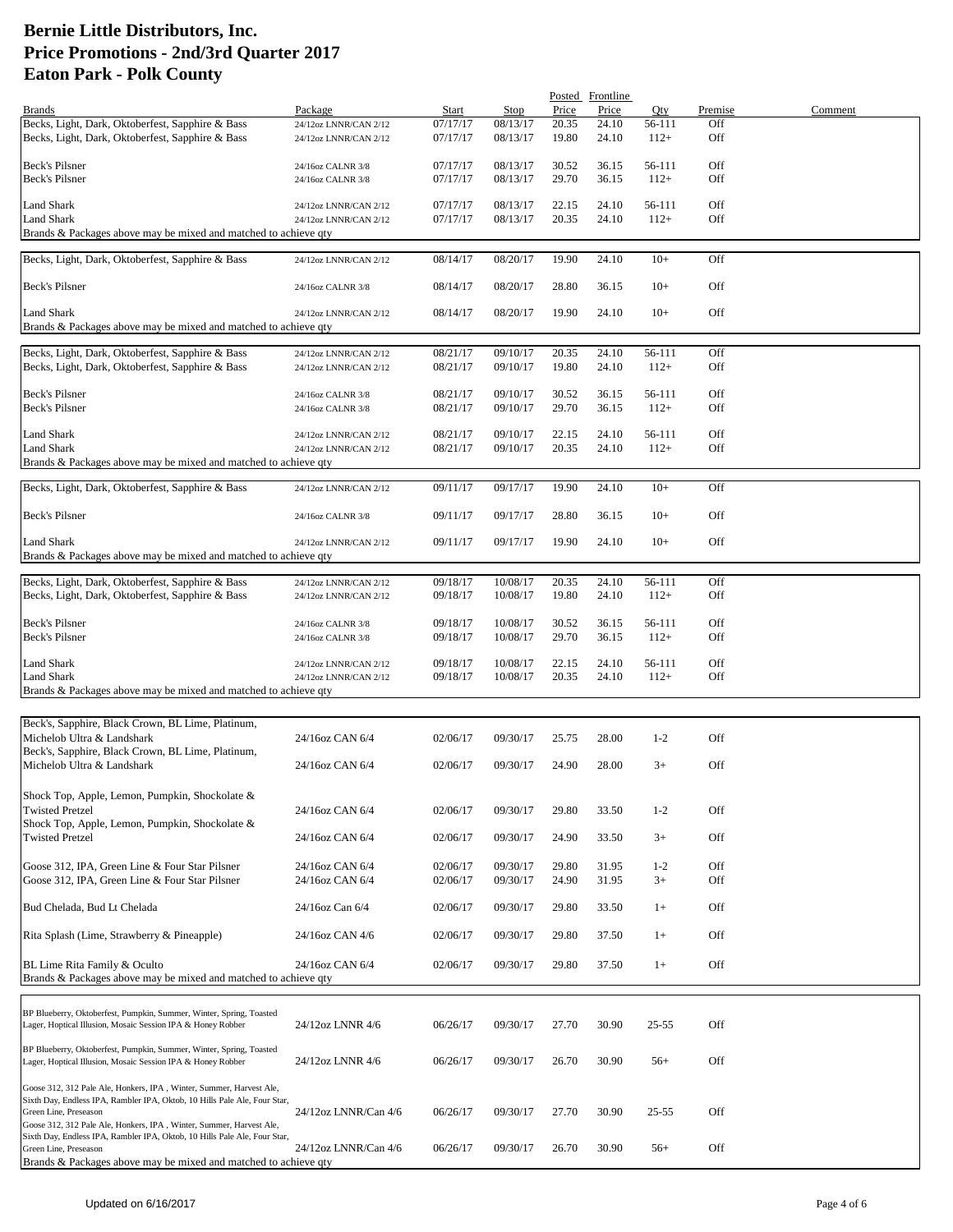|                                                                                                                                                               |                                                 |          |                       |       | Posted Frontline |           |          |         |
|---------------------------------------------------------------------------------------------------------------------------------------------------------------|-------------------------------------------------|----------|-----------------------|-------|------------------|-----------|----------|---------|
| <b>Brands</b>                                                                                                                                                 | Package                                         | Start    | Stop                  | Price | Price            | Qty       | Premise  | Comment |
| Shock Top, Wheat IPA, Lemon, Pumpkin, Variety, Apple, Winter, Honey<br>Bourbon, Choc, Pretzel, Ginger & Ruby Red                                              | 24/12oz LNNR/Can 2/12                           | 01/23/17 | 09/30/17              | 24.60 | 27.75            | $14 - 55$ | Off      |         |
| Shock Top, Wheat IPA, Lemon, Pumpkin, Variety, Apple, Winter, Honey<br>Bourbon, Choc, Pretzel, Ginger & Ruby Red                                              | 24/12oz LNNR/Can 2/12                           | 01/23/17 | 09/30/17              | 23.60 | 27.75            | 56-111    | Off      |         |
| Shock Top, Wheat IPA, Lemon, Pumpkin, Variety, Apple, Winter, Honey<br>Bourbon, Choc, Pretzel, Ginger & Ruby Red                                              | 24/12oz LNNR/Can 2/12                           | 01/23/17 | 09/30/17              | 22.60 | 27.75            | $112+$    | Off      |         |
|                                                                                                                                                               |                                                 |          |                       |       |                  |           |          |         |
| Goose 312, 312 Pale, Honkers, IPA, Winter, Summer, Fall, Harvest Ale,<br>Endless IPA, Winter, Four Star, Green Line & Johnny Appleseed                        |                                                 |          |                       |       |                  |           |          |         |
| Goose 312, 312 Pale, Honkers, IPA, Winter, Summer, Fall, Harvest Ale,                                                                                         | 24/12oz LNNR/CN 2/12                            | 01/23/17 | 09/30/17              | 26.25 | 29.65            | 14-55     | Off      |         |
| Endless IPA, Winter, Four Star, Green Line & Johnny Appleseed                                                                                                 | 24/12oz LNNR/CN 2/12                            | 01/23/17 | 09/30/17              | 25.25 | 29.65            | $56+$     | Off      |         |
| Brands & Packages above may be mixed and matched to achieve qty                                                                                               |                                                 |          |                       |       |                  |           |          |         |
| Goose Seasonal Sampler                                                                                                                                        | 24/12oz Can                                     | 01/02/17 | 09/30/17              | 25.45 | 28.85            | 14-55     | Off      |         |
| Goose Seasonal Sampler                                                                                                                                        | 24/12oz Can                                     | 01/02/17 | 09/30/17              | 24.45 | 28.85            | $56+$     | Off      |         |
| Brands & Packages above may be mixed and matched to achieve qty                                                                                               |                                                 |          |                       |       |                  |           |          |         |
| Goose Seasonal Sampler                                                                                                                                        | 24/12oz LNNR                                    | 01/02/17 | 09/30/17              | 26.80 | 28.85            | $10-55$   | Off      |         |
| Goose Seasonal Sampler                                                                                                                                        | 24/12oz LNNR                                    | 01/02/17 | 09/30/17              | 25.50 | 28.85            | 56-111    | Off      |         |
| Goose Seasonal Sampler                                                                                                                                        | 24/12oz LNNR                                    | 01/02/17 | 09/30/17              | 24.50 | 28.85            | $112+$    | Off      |         |
| Brands & Packages above may be mixed and matched to achieve qty                                                                                               |                                                 |          |                       |       |                  |           |          |         |
|                                                                                                                                                               |                                                 |          |                       |       |                  |           |          |         |
| <b>Boddington's Pub</b>                                                                                                                                       | 24/16oz CAN 6/4                                 | 01/04/16 | 09/30/17              | 39.15 | 41.75            | $72+$     | Off      |         |
| Stella Artois                                                                                                                                                 | 20/9.6oz LNR                                    | 09/12/16 | 09/30/17              | 19.90 | 21.95            | $3+$      | Off      |         |
| Stella Artois, Cidre, Hoegaarden, Leffe Blonde/Brown                                                                                                          | 24/11.2oz LNNR/CN 4/6                           | 05/01/17 | 09/30/17              | 26.40 | 32.55            | 56-111    | Off      |         |
| Stella Artois, Cidre, Hoegaarden, Leffe Blonde/Brown                                                                                                          | 24/11.2oz LNNR/CN 4/6                           | 05/01/17 | 09/30/17              | 25.75 | 32.55            | 112-215   | Off      |         |
| Stella Artois, Cidre, Hoegaarden, Leffe Blonde/Brown                                                                                                          | 24/11.2oz LNNR/CN 4/6                           | 05/01/17 | 09/30/17              | 24.46 | 32.55            | $216+$    | Off      |         |
|                                                                                                                                                               |                                                 |          |                       |       |                  |           |          |         |
| Stella, Stella Cidre, Hoegaarden, Belgian Sampler                                                                                                             | 24/11.2oz LNNR/Can 2/12 &                       |          |                       |       |                  |           |          |         |
|                                                                                                                                                               | 20/14.9oz Can 2/12<br>24/11.2oz LNNR/Can 2/12 & | 05/01/17 | 09/30/17              | 30.30 | 33.30            | $1 - 4$   | Off      |         |
| Stella, Stella Cidre, Hoegaarden, Belgian Sampler                                                                                                             | 20/14.9oz Can 2/12                              | 05/01/17 | 09/30/17              | 27.00 | 33.30            | $5 - 55$  | Off      |         |
| Stella, Stella Cidre, Hoegaarden, Belgian Sampler                                                                                                             | 24/11.2oz LNNR/Can 2/12 &<br>20/14.9oz Can 2/12 | 05/01/17 | 09/30/17              | 26.40 | 33.30            | 56-111    | Off      |         |
| Stella, Stella Cidre, Hoegaarden, Belgian Sampler                                                                                                             | 24/11.2oz LNNR/Can 2/12 &<br>20/14.9oz Can 2/12 | 05/01/17 | 09/30/17              | 25.75 | 33.30            | $112+$    | Off      |         |
| Brands & Packages above may be mixed and matched to achieve qty                                                                                               |                                                 |          |                       |       |                  |           |          |         |
| Montejo                                                                                                                                                       | 24/12oz Can 2/12                                | 11/14/16 | 09/30/17              | 19.95 | 23.00            | $5+$      | Off & On |         |
| Kona Longboard, Fire Rock, Pipeline, Wailua Wheat, Koko Brown,                                                                                                |                                                 |          |                       |       |                  |           |          |         |
| Castaway, Big Wave, Lemongrass & Lavaman                                                                                                                      | 24/12oz LNNR 4/6                                | 05/29/17 | 09/03/17              | 23.56 | 28.76            | $25+$     | On & Off |         |
| Brands & Packages above may be mixed and matched to achieve qty                                                                                               |                                                 |          |                       |       |                  |           |          |         |
| Kona Longboard, Fire Rock, Pipeline, Wailua Wheat, Koko Brown,                                                                                                |                                                 |          |                       |       |                  |           |          |         |
| Castaway, Big Wave, Lemongrass & Lavaman                                                                                                                      | 24/12oz LNNR 4/6                                | 09/04/17 | 09/30/17              | 25.56 | 28.76            | 15-24     | On & Off |         |
| Kona Longboard, Fire Rock, Pipeline, Wailua Wheat, Koko Brown,                                                                                                |                                                 |          |                       |       |                  |           |          |         |
| Castaway, Big Wave, Lemongrass & Lavaman<br>Brands & Packages above may be mixed and matched to achieve qty                                                   | 24/12oz LNNR 4/6                                | 09/04/17 | 09/30/17              | 23.56 | 28.76            | $25+$     | On & Off |         |
|                                                                                                                                                               |                                                 |          |                       |       |                  |           |          |         |
| Widmer Hefeweizen, Drop Top Amber Ale, Drifter Pale Ale, Rotator IPA,                                                                                         |                                                 |          |                       |       |                  |           |          |         |
| Upheaval, Alchemy & BRRR                                                                                                                                      | 24/12oz LNNR 4/6                                | 05/29/17 | 07/02/17              | 28.80 | 32.00            | $15+$     | Off      |         |
| Widmer Hefeweizen, Drop Top Amber Ale, Drifter Pale Ale, Rotator IPA,                                                                                         |                                                 |          |                       |       |                  |           |          |         |
| Upheaval, Alchemy & BRRR                                                                                                                                      | 24/12oz LNNR 4/6                                | 08/01/17 | 08/27/17              | 28.80 | 32.00            | $15+$     | Off      |         |
| Brands & Packages above may be mixed and matched to achieve qty                                                                                               |                                                 |          |                       |       |                  |           |          |         |
|                                                                                                                                                               |                                                 |          |                       |       |                  |           |          |         |
| Widmer Omission IPA, Lager & Pale Ale                                                                                                                         | 24/12oz LNNR 4/6                                | 08/28/17 | 09/30/17              | 28.80 | 32.00            | $15+$     | Off      |         |
| Brands & Packages above may be mixed and matched to achieve qty                                                                                               |                                                 |          |                       |       |                  |           |          |         |
| SweetWater 420, IPA & Tacklebox                                                                                                                               | 24/12oz LNNR/Can 2/12                           |          | 10/10/2016 12/30/2017 | 27.00 | 29.15            | $5+$      | Off      |         |
| Brands & Packages above may be mixed and matched to achieve qty                                                                                               |                                                 |          |                       |       |                  |           |          |         |
|                                                                                                                                                               |                                                 |          |                       |       |                  |           |          |         |
| SweetWater 420, IPA                                                                                                                                           | 24/16oz Can 6/4                                 | 1/2/2017 | 12/30/2017            | 28.50 | 33.45            | $2+$      | Off      |         |
| Brands & Packages above may be mixed and matched to achieve qty                                                                                               |                                                 |          |                       |       |                  |           |          |         |
| 3 Daughters Beach Blonde & Bimini Twist                                                                                                                       | 24/16oz Cans                                    | 5/1/2017 | 12/31/2017            | 29.80 | 42.00            | $2+$      | Off      |         |
| Brands & Packages above may be mixed and matched to achieve qty                                                                                               |                                                 |          |                       |       |                  |           |          |         |
|                                                                                                                                                               |                                                 |          |                       |       |                  |           |          |         |
| Seagrams Family (Wild Berries, Strawberry Daiquiri, Peach Fuzzy Navel, Classic<br>Lime Margarita, Calypso Colada, Black Cherry Fizz, Bahama Mama, Jamaican Me |                                                 |          |                       |       |                  |           |          |         |
| Happy, Lime Melonade, Pink Punch, Sangria, Mango, Mimosa, Raspberry                                                                                           |                                                 |          |                       |       |                  |           |          |         |
| Lemonade, Watermelon Splash, Blackberry Breezer, Kiwi Strawberry, Aloha Tini,<br>Apple Pomegranate, Orange Swirl & Pink Pineapple)                            | 24/12oz LNNR 6/4                                | 03/01/17 | 12/31/17              | 19.16 | 23.94            | $10+$     | Off      |         |
| Brands & Packages above may be mixed and matched to achieve qty                                                                                               |                                                 |          |                       |       |                  |           |          |         |
|                                                                                                                                                               |                                                 |          |                       |       |                  |           |          |         |